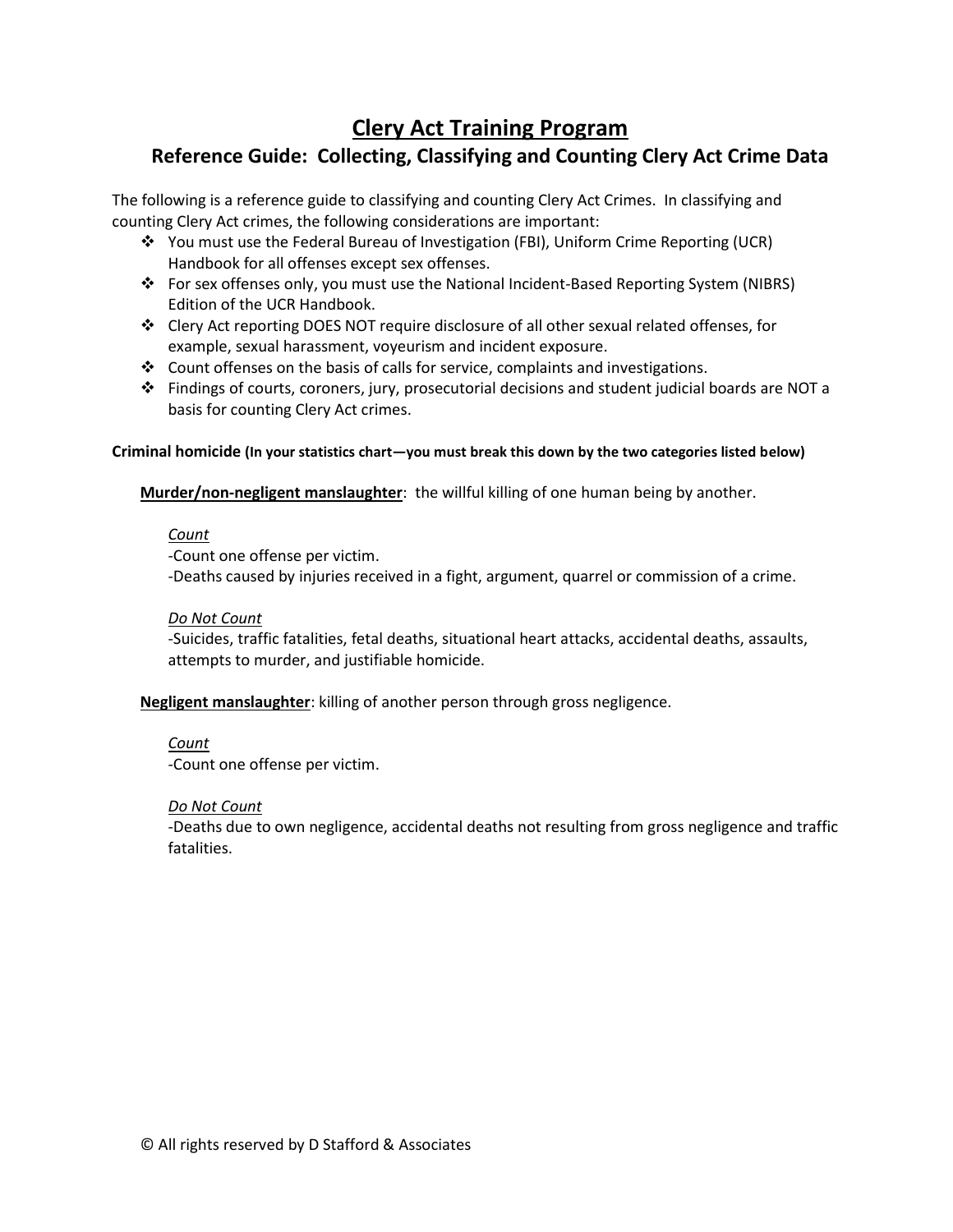**Sex offense - forcible: any sexual act directed against another person, forcibly and/or against that person's will, or not forcibly or against that person's will where the victim is incapable of giving consent. For sex offenses only, you must use the National Incident-Based Reporting System (NIBRS) Edition of the UCR.**

**Forcible Rape**: carnal knowledge of a person forcibly and/or against the person's will, or not forcibly or against the person's will where the victim is incapable of giving consent because of his/her temporary or permanent mental or physical incapacity (or because of his/her youth).

#### *Count*

-Count victims not offenders.

-Use or threat of force counts a forcible regardless of victim's age. -Include males and females.

#### *Comments*

-The ability of the victim to give consent must be a professional determination by a law enforcement agency.

-A male could be a victim if a female forced him to have vaginal intercourse with her.

**Forcible Sodomy**: oral or anal sexual intercourse with another person, forcibly and/or against that person's will, or not forcibly or against that person's will where the victim is incapable of giving consent because of his/her youth or because of his/her temporary or permanent mental or physical incapacity.

#### *Count*

-Count victims not offenders.

-Use or threat of force counts a forcible regardless of victim's age.

-Include males and females

#### *Comments*

-The ability of the victim to give consent must be a professional determination by a law enforcement agency.

**Sex Assault with an Object**: use of an object or instrument to unlawfully penetrate, however slightly, the genital or anal opening of the body of another person, forcibly and/or against that person's will, or not forcibly or against that person's will where the victim is incapable of giving consent because of his/her youth or because of his/her temporary or permanent mental or physical incapacity.

## *Count*

-Count victims not offenders.

-Count any object other that the offender's genitalia such as finger, bottle, handgun, stick, etc. -Include males and females.

#### *Comments*

-The ability of the victim to give consent must be a professional determination by a law enforcement agency.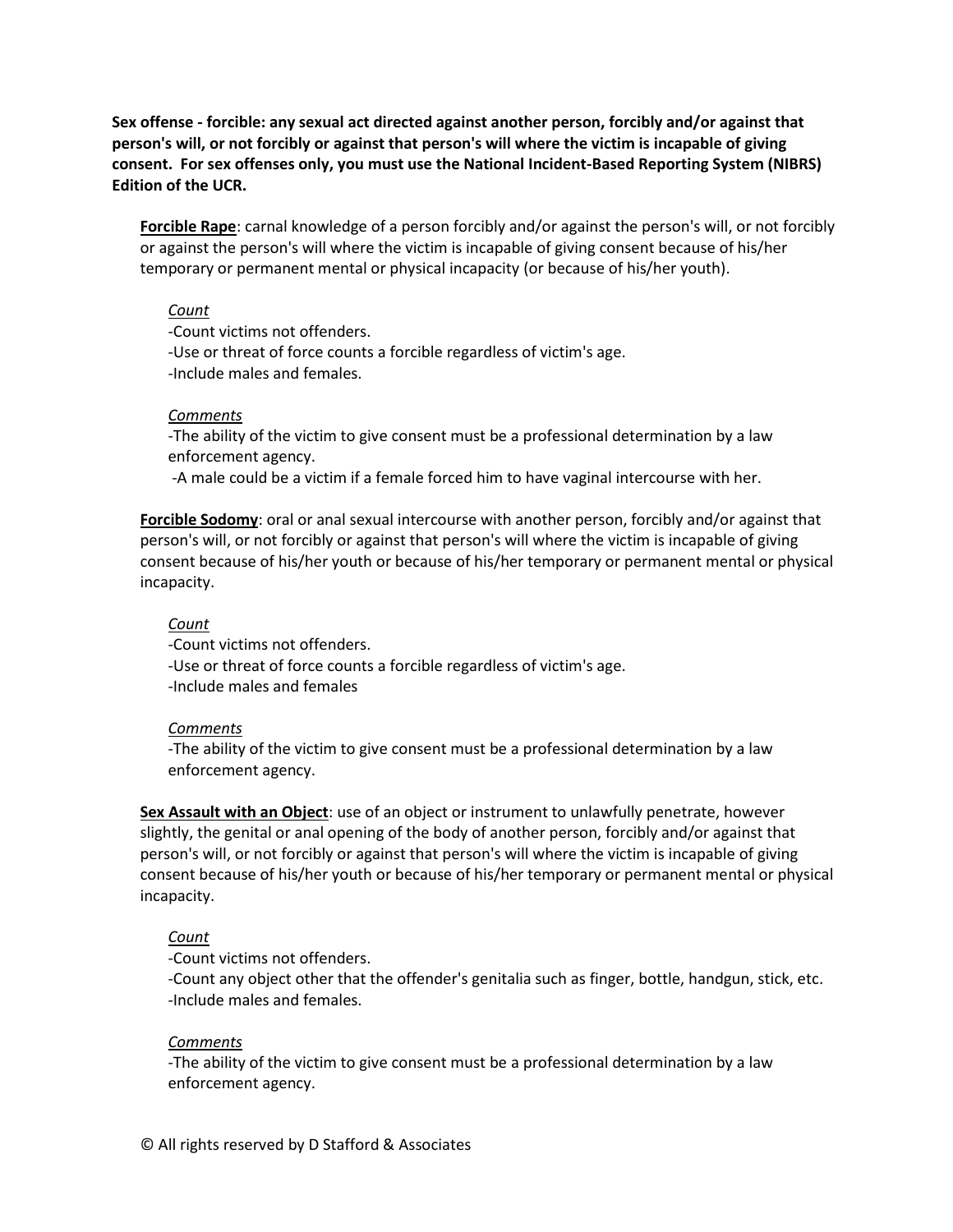**Forcible Fondling**: touching of the private body parts of another person for the purpose of sexual gratification, forcibly and/or against that person's will, or not forcibly or against that person's will where the victim is incapable of giving consent because of his/her youth or because of his/her mental incapacity.

*Count*

-Count victims not offenders. -Count indecent liberties and child molestation. -Include males and females

#### *Comments*

-The ability of the victim to give consent must be a professional determination by a law enforcement agency.

**Sex Offenses - Non-forcible: unlawful, non-forcible sexual intercourse. For sex offenses only, you must use the National Incident-Based Reporting System (NIBRS) Edition of the UCR. Only two types are included.**

**Incest**: non-forcible sexual intercourse between persons who are related to each other within the degrees wherein marriage is prohibited by law.

*Count*

-Count victims not offenders. -Include males and females

*Comments* -Confirm that the description of the offense in the report fits incest definition.

**Statutory rape**: non-forcible sexual intercourse with a person who is under the age of consent.

#### *Count*

-Count victims not offenders. -Count the victims that fit your state's statutory limit. -Include males and females

*Do Not Count*

-If force or threats used or victim unable to give consent then count as forcible rape.

#### *Comments*

-Confirm that the description of the offense in the report fits statutory rape definition.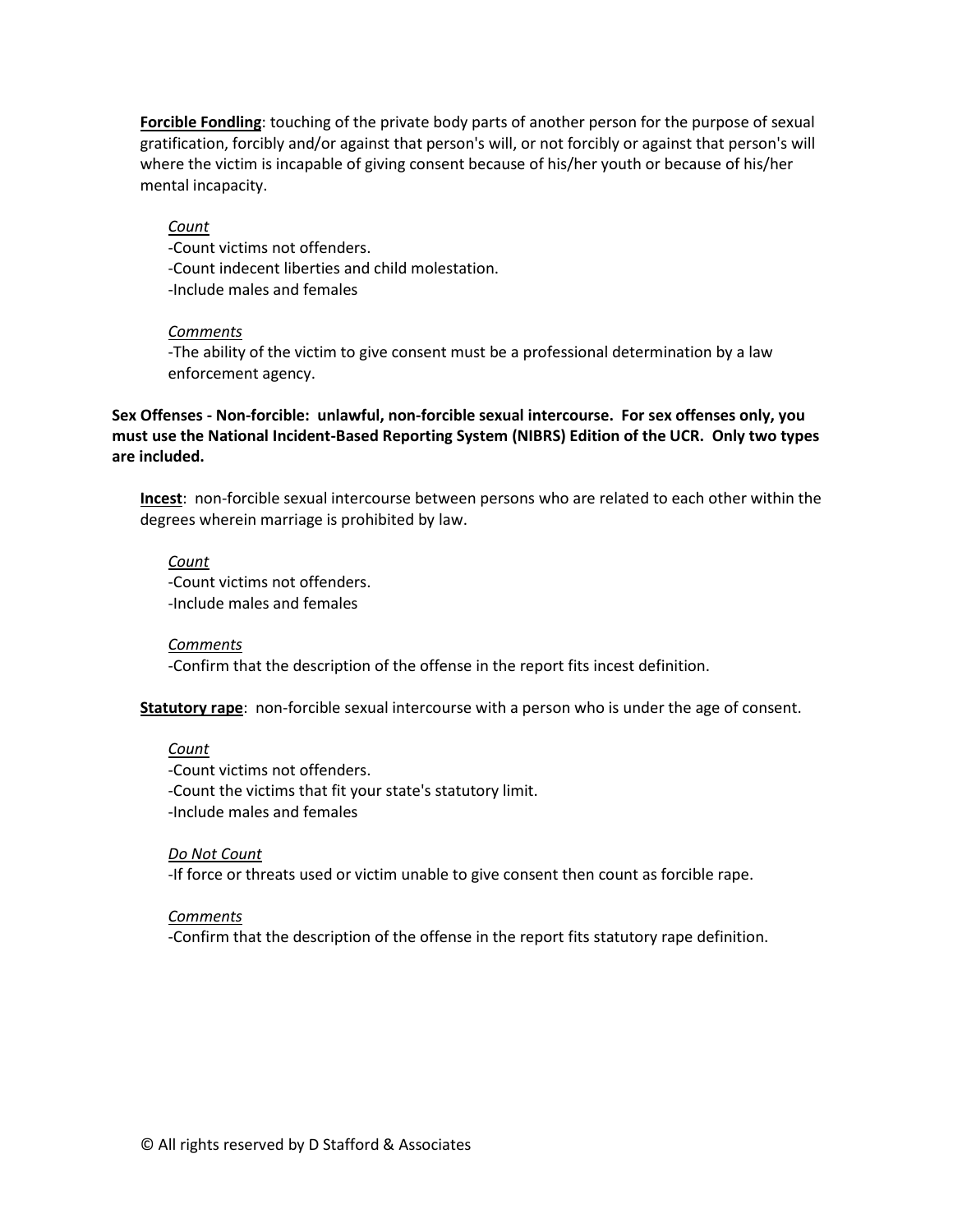**Robbery: taking or attempting to take anything of value from the care, custody or control of a person or persons by force or threat of force or violence and/or by putting the victim in fear. There are four categories in analyzing robbery.**

**Robbery with a firearm**: use of any firearm as a weapon or employed as a means of force to threaten the victim or put the victim in fear.

**Robbery with knife or cutting instrument**: use of a knife, broken bottle, razor, ice pick or other cutting or stabbing instrument as weapon or as a means of force to threaten the victim or put the victim in fear.

**Robbery with other dangerous weapon**: use of a club, acid, explosive, brass knuckles, mace, pepper spray or other dangerous weapon used or use is threatened.

**Strong arm**: hands, fists, feet, etc. Includes muggings and similar offenses where personal weapons such as hands, arms, feet, fists and teeth are used or use is threatened to deprive victim of possessions.

#### Count

-Count one offense per distinct operation (incident) including attempts. -Carjacking count only as robbery and not as a motor vehicle theft

#### *Do Not Count*

-Do not count number of victims robbed, those present or the number of offenders. -Do not count if force or threat of force does not exist such as a pick-pocket or purse snatching. -If injury results in death count as homicide

#### *Comments*

-Robbery is committed in the presence of the victim who is threatened with force or put in fear that force will be used.

-Robbery involves a theft or larceny but is aggravated by the element of force or threat of force. -Because some type of assault is an element of robbery, do not report an assault as a separate crime as long as it was performed in furtherance of the robbery.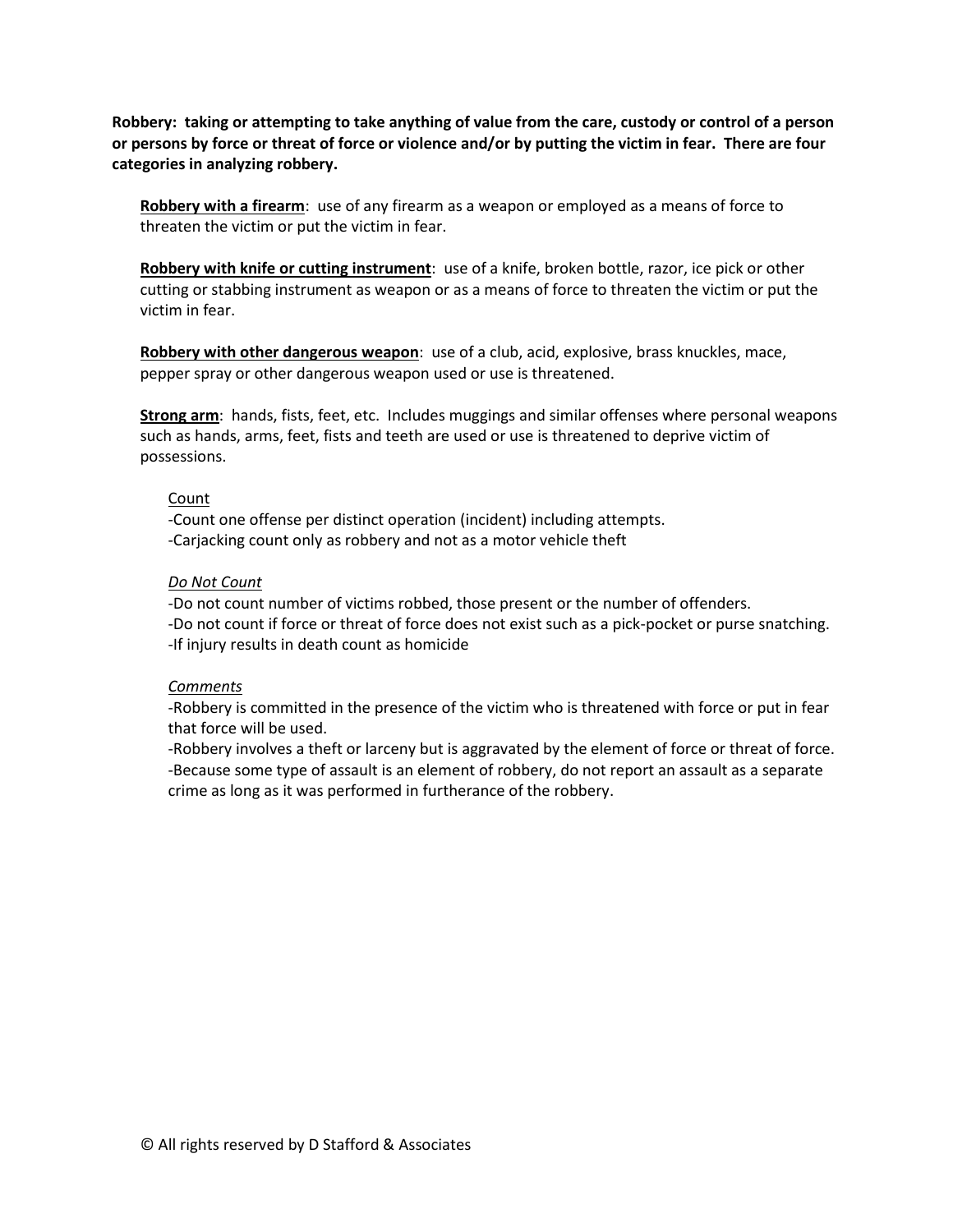**Aggravated Assault: unlawful attack by one person upon another for the purpose of inflicting severe or aggravated bodily injury. Usually accompanied by the use of a weapon or by means likely to produce death or great bodily harm. There are four categories of aggravated assault.**

**Aggravated assault with a firearm**: firearm of any type is used or is threatened to be used. Includes revolvers, semi-automatic pistols, shotguns, zip guns, rifles, etc.

**Aggravated assault with knife or cutting instrument**: assaults wherein weapons such as knives, razors, hatchets, axes, cleavers, scissors, glass, broken bottles and ice picks are used a cutting or stabbing objects or when threatened to be used.

**Aggravated assault other dangerous weapon**: Use or threatened use of any object as a weapon in which serious injury does or could result. Weapons include mace, pepper spray, clubs, bricks, jack handles, tire irons, bottles or other blunt objects to club or beat victims. Includes explosives, acid, lye, poisoning, scalding, and burnings.

**Aggravated assault with hands, fists, feet, and teeth**: Attacks using personal weapons (hands, fists, feet, etc.) that result in serious or aggravated injury.

#### *Count*

-One offense per victim

-Only count crimes meeting UCR definitions.

-Count offense per victim even if injury does not result if a weapon is used that could have caused serious injury.

*Do Not Count*

-Do not count offenses based on local law classifications or policy definitions.

#### *Comments*

-Factors to consider are:

- $\div$  Type of weapon or use of an object
- ❖ Intent of the assailant to cause injury
- $\cdot$  Seriousness of the injury These injuries
	- o Broken bones,
	- o Stitches
	- o Internal injury
	- o Loss of Teeth
	- o Severe Laceration
	- o Loss of Consciousness

-If the number of persons involved cannot be distinguished from the victims, count the number of persons assaulted as the number of offenses.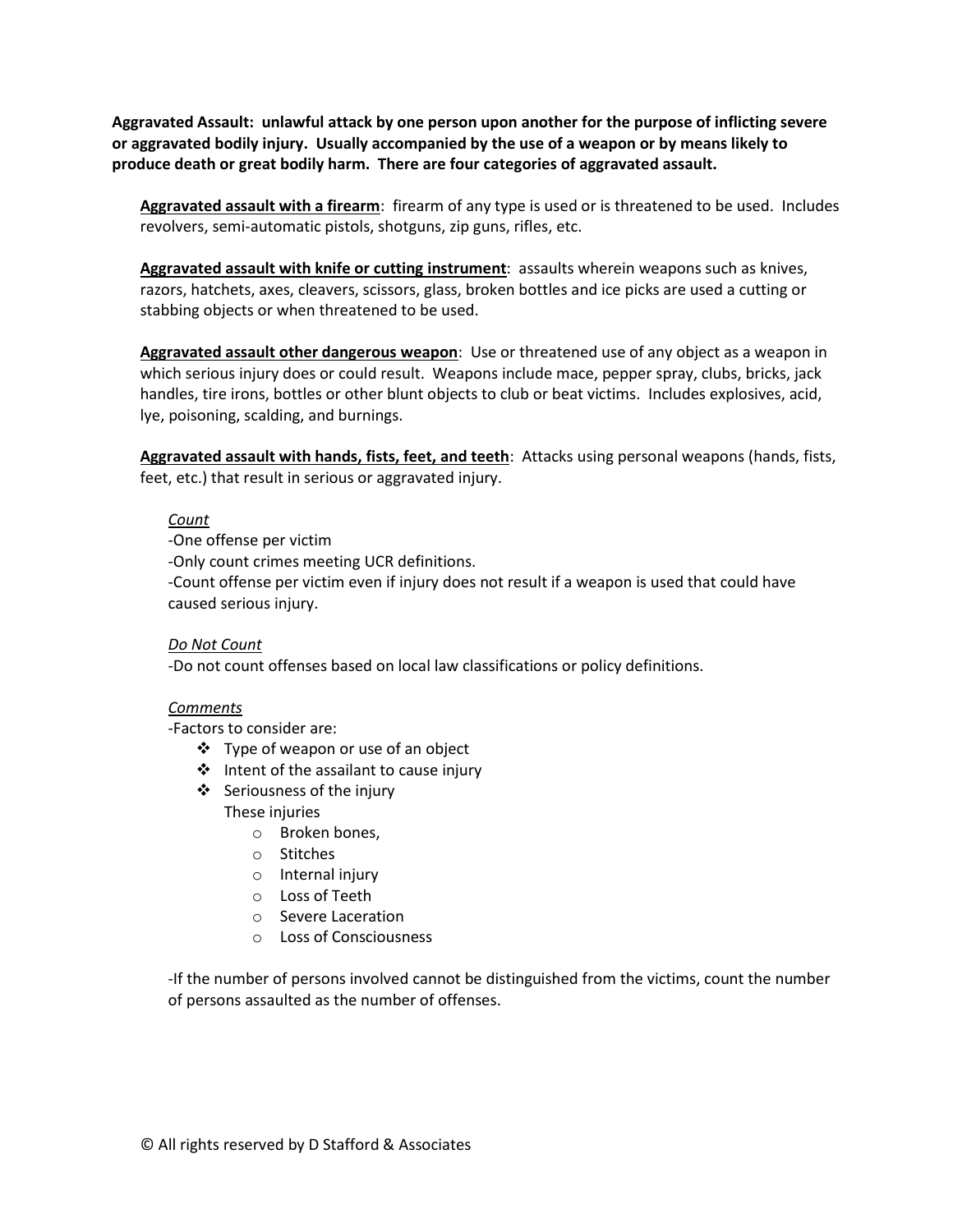**Burglary: unlawful entry of a structure to commit a felony or a theft. There are three categories of burglary.**

**Forcible Entry**: all offenses where force of any kind is used to unlawfully enter a structure for the purpose of committing a theft or felony. Entry through the use of tools; breaking or forcing windows, doors, transom or ventilators; cutting screens, walls or roofs, and if known use of master keys, picks unauthorized keys, celluloid, a mechanical contrivance such as a pass or skeleton key or any device that leaves no outward mark but forces a lock. Include concealment inside a building followed by exiting the structure.

**Unlawful Entry-No Force:** Entry by use of an unlocked door or window. Include thefts from open garages, open warehouses, open or unlocked dwellings, and open or unlocked common basement areas where entry is someone other than the lawful tenant.

**Attempted Forcible Entry**: Forcible entry is attempted but not completed.

## **An incident must meet three conditions to be classified as a Burglary.**

- 1. There must be evidence of unlawful entry (trespass). Both forcible entry and unlawful entry – no force are counted.
- 2. The unlawful entry must occur within a structure, which is defined as having four walls, a roof, and a door.
- 3. The unlawful entry into a structure must show evidence that the entry was made in order to commit a felony or theft. If the intent was not to commit a felony or theft, or if the intent cannot be determined, the proper classification is Larceny.

**The FBI UCR Office has recently clarified what they mean in the "conditions" 1 and 3 above regarding the word "evidence". They have stated that they do NOT mean PHYSICAL EVIDENCE. "EVIDENCE" to the FBI UCR Office means "THE FACTS OF THE CASE"--Agencies are required to consider the facts of the case as described by the victim and the information obtained in the subsequent preliminary investigation or full investigation, if there is one.** 

## *Count*

-Count one offense per distinct operation.

-Only count crimes meeting UCR definitions.

-Count one offense for each residence, dorm room or structure if more than one was entered. **-**Burglaries in Suites: each bedroom in a student housing facility suite is considered a separate dwelling. Count the Burglary of four bedrooms and the common room in a suite during a single incident as five (5) Burglaries.

## *Do Not Count*

-Do not count more than one offense per academic/administrative building regardless of the number of classrooms or offices entered, unless the offenses are not committed at the same time and place and the time interval and distance between offenses is significant.

-Do not count offenses based on local law classifications or institutional policy definitions.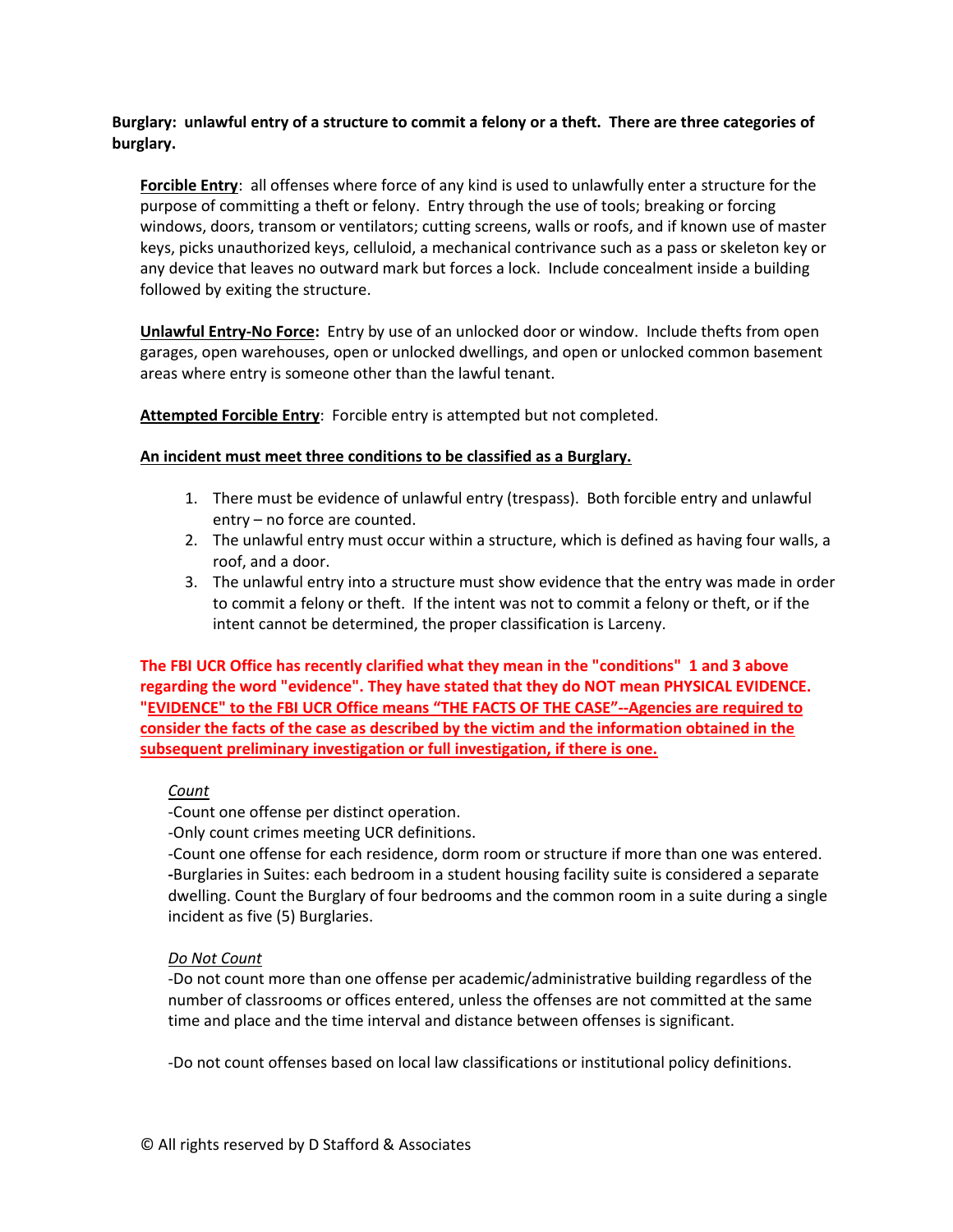#### *Comments*

-Structure includes but is not limited to apartments, barns, cabins, churches, condominiums, dwelling houses, factories, garages, house trailers or houseboats (used as permanent dwellings), mills, offices, out buildings, public buildings, railroad cars, rooms, schools, stables, storage facilities, vessels (ships), and warehouses. This includes mobile units permanently fixed and used as an office, residence or storehouse.

## **Motor Vehicle Theft: the theft or attempted theft of a motor vehicle. There are three classes of motor vehicles: (1) autos, (2) trucks and (3) buses and other vehicles.**

**Autos**: Sedans, station wagons, coupes, convertibles, sport utility vehicles, minivans, and other similar motor vehicles that serve the primary purpose of transporting people from one place to another. Autos used as taxis and station wagons licensed as trucks must be classified as autos.

**Trucks/Buses**: Pickup trucks and cargo vans regardless of their uses. Self-propelled motor home is considered a truck.

**Other vehicles**: Motor vehicles that meet the UCR definition such as snowmobiles, motorcycles, motor scooters, trail bikes, mopeds, golf carts, all-terrain vehicles, and motorized wheelchairs.

#### *Count*

-Count one offense for each stolen vehicle.

-Count when motor vehicle is stolen by a person who does not have legal access or consent. -Include theft or attempted theft, joy riding and even if vehicle is recovered.

#### *Do Not Count*

-Do not include thefts from motor vehicles.

-Do not count embezzlement of vehicles.

-Do not count farm equipment, bulldozers, airplanes, construction equipment or water craft such as motorboats, sailboats, house boats or jet skis.

- Taking a vehicle for temporary use when prior authority has been granted or can be assumed, such as in family situations, rental car agreements, or unauthorized use by chauffers and others having lawful access to the vehicle.

## *Comments*

-If vehicle is stolen in conjunction with another offense, classify the crime using the Hierarchy Rule.

- UCR definitions and not state or local classifications.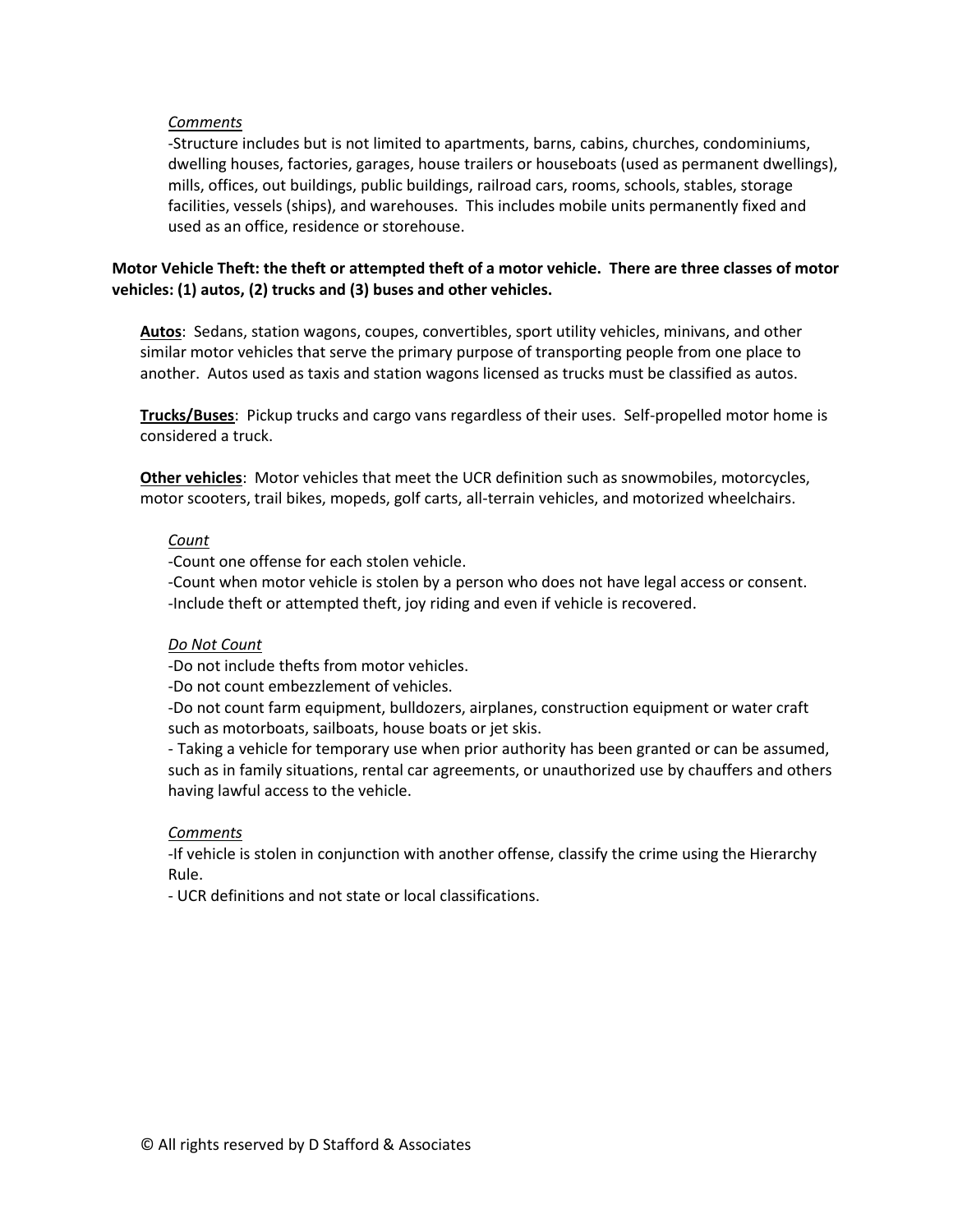**Liquor Law Violations: The violation of state laws or local laws/ordinances prohibiting the manufacture, sale, purchase, transportation, possession, use of alcoholic beverages.**

Agencies must include:

- Manufacture, sale, transporting, furnishing, possessing, etc. of intoxicating liquor
- Maintaining unlawful drinking places
- Bootlegging and Operating a still
- **Furnishing liquor to a minor or intemperate person**
- **Underage possession**
- Using a vehicle for illegal transportation of liquor
- **Drinking on train or public conveyance**
- Attempts to commit any of the above

## *-Count the number of persons arrested not the number of occurrences of law violations.*

**Drug Law Violations: Violations of laws prohibiting the production, distribution, and/or use of certain controlled substances and the equipment or devices utilized in their preparation and/or use. The unlawful cultivation, manufacture, distribution, sale, purchase, use, possession, transportation or importation of any controlled drug or narcotic substance, including: opium or cocaine and their derivatives (morphine, heroin, codeine); marijuana; synthetic narcotics (demerol, methadone); dangerous nonnarcotic drugs (barbituates, benzedrine). Violations of state and local laws, specifically those related to the unlawful possession, sale, use, growing, manufacturing, making of narcotic drugs** 

## *-Count the number of persons arrested not the number of occurrences of law violations.*

**Weapons Law Violations: The violation of laws or ordinances prohibiting the Manufacture, Sale, Purchase, Transportation, Possession, Concealment, Use of firearms, cutting instruments, explosives, incendiary devices, or other deadly weapons.**

**This classification encompasses weapons offenses that are regulatory in nature. Agencies must include: manufacture, sale, or possession of deadly weapons; carrying deadly weapons, concealed or openly; using, manufacturing, etc. of silencers; furnishing deadly weapons to minors; aliens possessing deadly weapons; and attempts to commit any of the above.** 

*-Count the number of persons arrested not the number of occurrences of law violations.*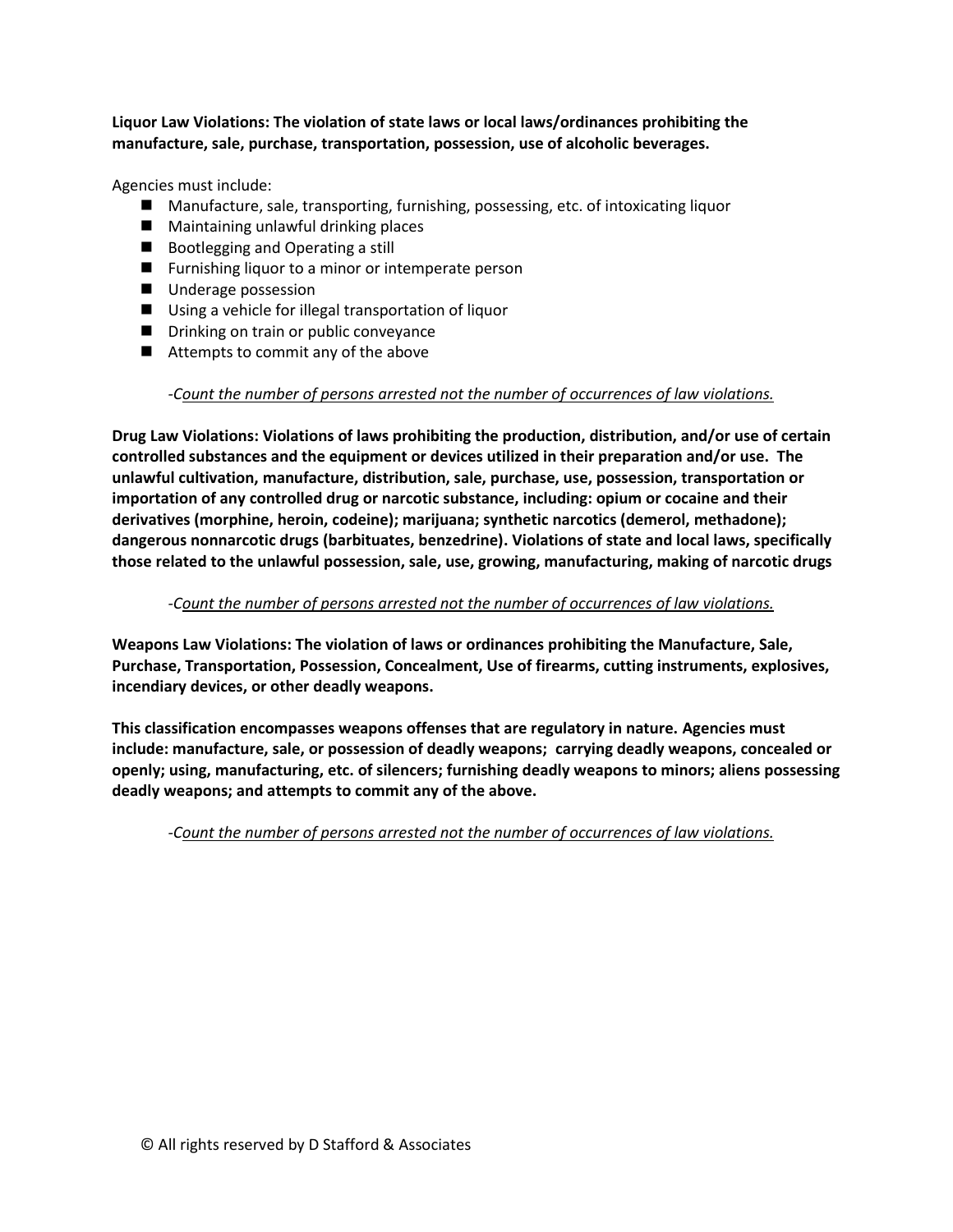**Arson: willful or malicious burning or attempt to burn with or without intent to defraud a dwelling house, public building, motor vehicle or aircraft, personal property of another, etc.** 

#### **Three categories of arson**:

**Structural:** houses, townhouses, duplexes, apartments, hotels, inns, dormitories, barns, garages, warehouse stores, restaurants, offices, churches, jails, schools, monuments, buildings under construction.

**Mobile**: cars, trucks, buses, motorcycles, trailers, planes, boats.

**Other**: crops, timber, fences, signs, merchandise stored outside a structure.

#### *Count*

-One offense for each distinct arson operation originating within the reporting jurisdiction. -Count only if investigated. This is the only Clery Act offense that requires an investigation prior to including in statistics.

-Because the Clery Act requires institutions to disclose all arsons that occur on their Clery geography, you must have every fire that is not known to be accidental (such as cooking fire) investigated.

-For multiple offenses, one of which is arson, report the arson and apply the Hierarchy Rule to determine the most serious offense to report.

-Count any fire that investigation determines to meet the UCR definition of Arson regardless of the value of the property damage.

-Count incidents where an individual willfully or maliciously burns his or her own property.

## *Do Not Count*

-Do not count if origin is not in your jurisdiction.

## *Comments*

-The fire must be more than suspicious or of an unknown nature of origin.

-An Arson determination must be made by either a fire authority, such as a fire marshal, law enforcement personnel, or another individual experienced in arson investigation. The latter includes someone at your institution who has received training in arson investigation by a fire authority.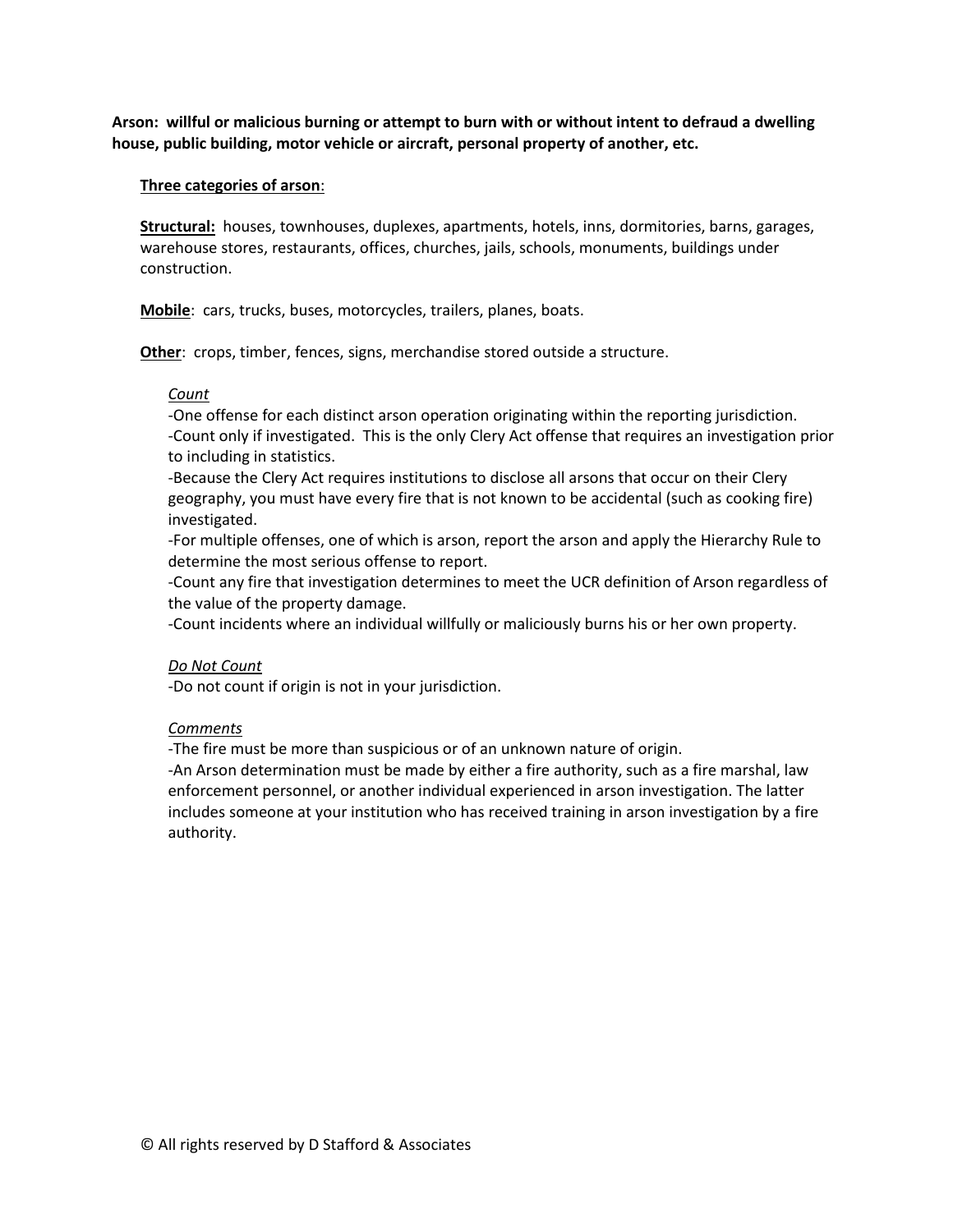**Hate Crimes: any of the above offenses, and any other crime involving bodily injury reported to local police agencies or to a campus security authority, that manifest evidence that the victim was intentionally selected because of the perpetrator's bias or the perpetrator perceived the person to be in one of the protected group categories. There are six types of bias categories. You must use the FBI's UCR Hate Crime Data Collection Guidelines and Training Guide for Hate Crime Data Collection.**

**Race**: A preformed negative attitude toward a group of persons who possess common physical characteristics such as color of skin, eyes, and/or hair, facial features genetically transmitted which distinguish them as a distinct division of humankind, e.g., Asians, blacks, whites.

**Gender**: A preformed negative opinion or attitude toward a group of persons because those persons are either male or female. Gender bias is a Clery Act specific term that is not found in the FBI's Hate Crime Data Collection Guidelines.

**Religion**: A preformed negative opinion or attitude toward a group of persons who share the same religious beliefs regarding the origin and purpose of the universe and existence or nonexistence of a supreme being, e.g., Catholics, Jews, Protestants, Muslims, atheists, etc.

**Sexual orientation**: A preformed negative opinion or attitude toward a group of persons based on their sexual attraction toward, and responsiveness to, members of their own sex or members of the opposite sex, e.g., gays, lesbians, heterosexuals.

**Ethnicity/national origin**: A preformed negative opinion or attitude toward a group of persons of the same race or national origin who share common or similar traits, languages, customs, and traditions, e.g., Arabs, Hispanics.

**Disability**: A preformed negative opinion or attitude toward a group of persons based on their physical or mental impairment/challenges whether such disability is temporary or permanent, congenital or acquired by heredity, accident, injury, advanced age or illness.

## *Hate crimes include any offense in the following two groups:*

## *Group A Group B*

- *Murder and Non-negligent manslaughter Larceny-theft*
- Forcible sex offenses and state of the Simple assault
- *Non-forcible sex offenses Intimidation*
- 
- *Aggravated assault property*
- *Burglary*
- *Motor vehicle theft*
- *Arson*

## *Count*

-Count offense per victim by geographic location.

-Count if sufficient objective facts are present to conclude that the offender's actions in whole or part were motivated by bias.

## *Do Not Count*

-Do not count unless there is evidence. Knowing that the perpetrator is prejudiced is not enough.

-Do not count based on the victim's perception, it is the perception of the perpetrator that classifies the offense as bias.

-Do not count rape unless there is a clear evidence of bias.

*Robbery Destruction/damage/vandalism of*